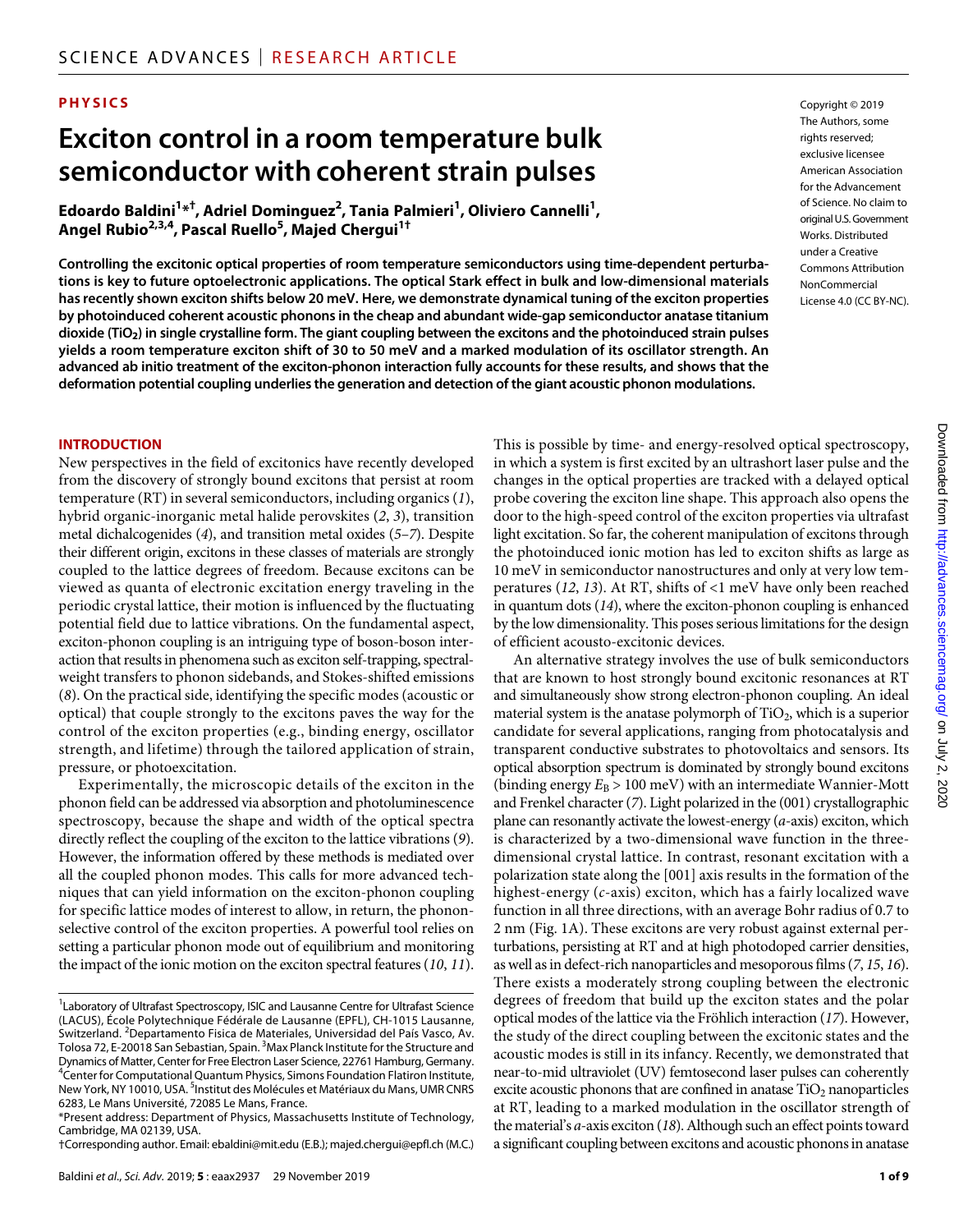

Fig. 1. Characterization of the c-axis exciton in anatase TiO<sub>2</sub>. (A) Calculated wave function of the *c*-axis exciton. The isosurface representation shows the electronic configuration when the hole of the considered excitonic pair is localized close to one oxygen atom. The colored region represents the excitonic squared modulus wave function. (B) Imaginary part of the dielectric function (blue curve) and reflectivity (red curve) of anatase TiO<sub>2</sub> measured at RT, with the electric field polarized along the *c* axis. The experimental data are obtained from (*7*), as measured by spectroscopic ellipsometry. The pump photon energy of 4.50 eV used for the pump-probe experiment is indicated by the violet arrow, and the probed region is highlighted as a gray shaded area.

 $TiO<sub>2</sub>$ , its theoretical understanding was hindered by the averaging effect due to the random distribution of the nanoparticles and the fact that the confined mechanical vibrations of these nanosized objects depend on the boundary conditions. Using a single crystal of anatase  $TiO<sub>2</sub>$  provides a more direct and precise way of probing the acoustic phonon/exciton coupling matrix elements. Moreover, future acoustooptic and acousto-excitonic applications would benefit from the coherent control of excitons through the use of propagating strain pulses in bulk substrates, rather than confined modes in nanosized particles. Hence, extraordinary RT acoustic effects in the case of anatase  $TiO<sub>2</sub>$  single crystals are highly desirable.

Here, using ultrafast broadband spectroscopy in the near-to-mid UV, we reveal the signature of propagating coherent acoustic phonons that couple directly to the *c*-axis exciton of anatase TiO<sub>2</sub> single crystals. In our experiments, we take advantage of the extraordinarily high  $(N \sim 10^{21} \text{ cm}^{-3})$  carrier densities that this material can support, compared to other systems, to produce a giant modulation of the reflectivity amplitude by means of the coherent phonons, indicating efficient generation/detection of the acoustic modes. Furthermore, the strong exciton-phonon coupling leads to a 30-meV shift of the exciton peak, which is the largest ever reported in solid materials under a timedependent perturbation. We rationalize our findings within the framework of many-body perturbation theory, providing a complete quantitative treatment of such a strong exciton-phonon interaction.

#### **RESULTS**

High-quality anatase  $TiO<sub>2</sub>$  single crystals were grown by a chemical vapor transport method and oriented via Laue diffraction to expose a (010) surface to the incoming radiation. Figure 1B shows the imaginary part ( $\varepsilon_{2c}$ ) of the dielectric function of these single crystals at RT with light polarized parallel to the *c* axis (blue trace), along with the material reflectivity  $(R_c)$  as derived from the dielectric function (red trace). These spectra are obtained from our spectroscopic ellipsometry data in (*7*), which provided an extensive steady-state characterization of the single crystals used for the experiments here. The  $\varepsilon_{2c}$  trace features a sharp peak at 4.15 eV, which is due to the excitonic transition (*7*). In equilibrium, the broadening of the excitonic resonance is governed by the electronic lifetime of the electron-hole states

involved in the exciton formation (in  $TiO<sub>2</sub>$ , this depends only on nonradiative recombination channels) and by the scattering events that the excitons undergo immediately after their creation by light absorption. The latter comprise exciton-phonon and exciton-impurity collisions. A weaker charge excitation lies around 5.00 eV and is ascribed to a resonant interband transition within the continuum. Consistently,  $R_c$  presents similar features at 4.26 and 5.15 eV, respectively.

In our nonequilibrium experiment, we excite the crystal with an ultrashort laser pulse polarized along the *c* axis. Its photon energy of 4.50 eV (violet arrow in Fig. 1B) lies above the exciton peak, which leads to a nonresonant excitation of uncorrelated electron-hole pairs. We set the photoexcited carrier density to *N* ∼ 3.5 × 10<sup>20</sup> cm<sup>-3</sup> at the threshold between the linear and the nonlinear regime for anatase TiO2 so as to maximize the light-induced acoustic effects (*16*). Subsequently, we monitor the relative changes in the material *c*-axis reflectivity (∆*R*/*R*) using a white light continuum probe over the spectral range of 4.00 to 4.80 eV. This unique capability allows us to span the entire exciton profile (gray shaded area in Fig. 1B). The time resolution of the experiments is set on purpose at 700 fs to isolate the pure contribution of slow acoustic transients and filter out any additional effect due to faster Raman-active optical phonons (*19*) that can mask the acousto-excitonic coupling. More details are found in Materials and Methods.

Figure 2A displays the color-coded map of ∆*R*/*R* as a function of the probe photon energy during the first 10 ps of pump-probe delay. We observe a negative ∆*R*/*R* response, which persists over the temporal window of our experiment (∼1 ns). This feature corresponds to the *c*-axis exciton resonance, and it is primarily modified by the effect of the photoexcited carrier density (*7*). On top of this electronic incoherent background, the exciton resonance experiences a pronounced sinusoidal modulation during the first 6 ps, which is particularly evident around 4.10 eV. To visualize how the exciton line shape is modified during the sinusoidal modulation, in Fig. 2 (B and C), we present the ∆*R*/*R* spectra at representative time delays in the first 6 ps. Figure 2B shows the full measured response between 4.00 and 4.80 eV, while Fig. 2C zooms into the spectral range of 4.20 to 4.35 eV, with the spectra vertically shifted for clarity. The ∆*R*/*R* spectrum at 0.5 ps (red curve) displays the exciton response before the sinusoidal modulation; thus, it identifies the response of the exciton resonance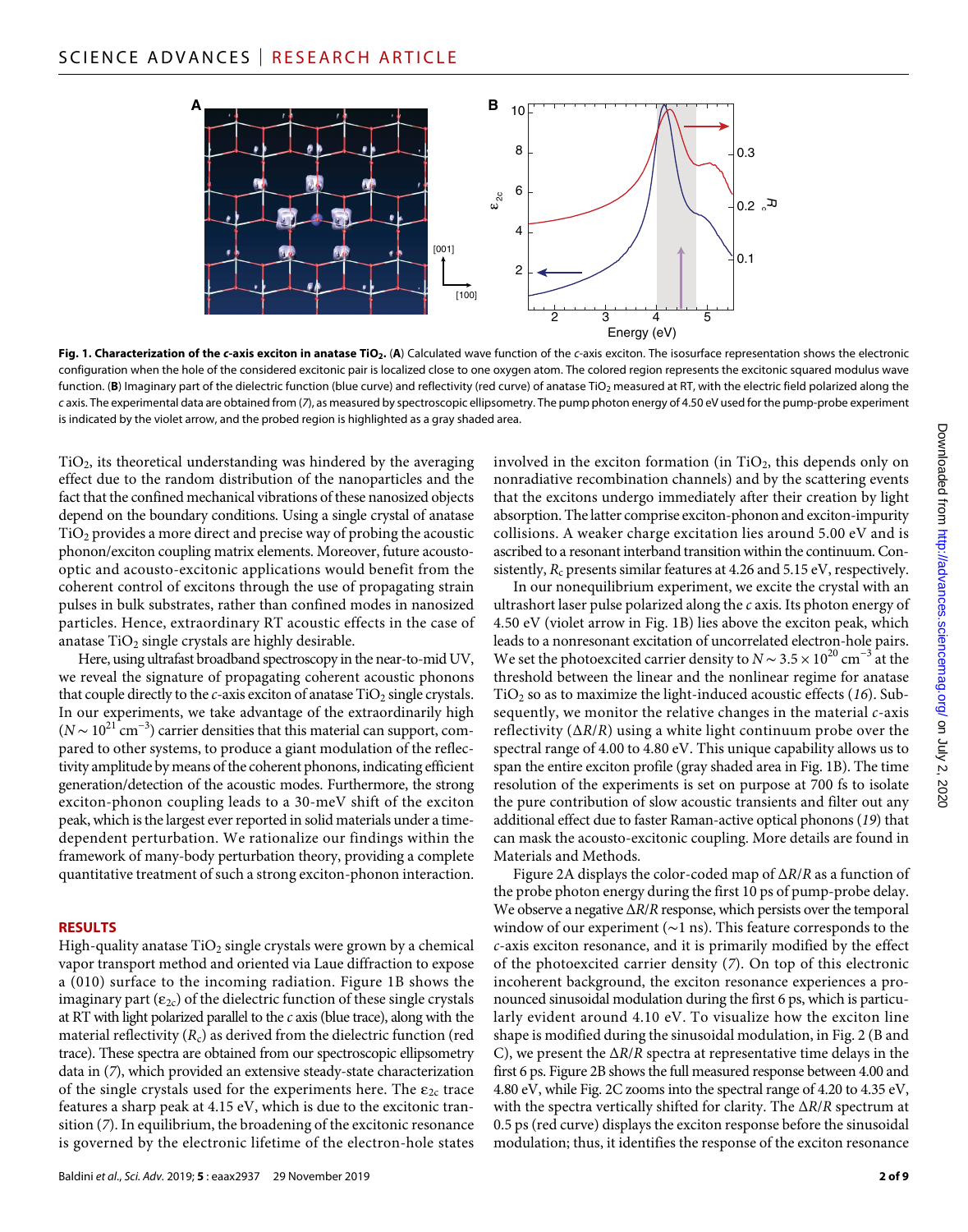

**Fig. 2. Ultrafast broadband UV spectroscopy data.** (**A**) Color-coded map of ∆*R*/*R* at RT as a function of probe photon energy and time delay between pump and probe. Both pump and probe beams are polarized along the material *c* axis. The pump photon energy is 4.50 eV. (**B**) Transient spectra of ∆*R*/*R* for different time delays during the coherent acoustic phonon evolution. The exciton peak undergoes a *E* = 30-meV variation in energy and a *R*/*R*∼ 5% change in intensity. The low-energy tail of the exciton also reacts to the modulation, shifting by 50 meV. a.u., arbitrary units. (**C**) Zoom-in of the transient spectra of ∆*R*/*R* for different time delays during the first 6 ps of the response. The time-dependent variation of the exciton peak energy is also shown. (**D**) Temporal traces of ∆*R*/*R* for different probe photon energies (dotted lines), as indicated in the label. The solid lines are fits to the experimental data. (E) Probe photon energy dependence of the amplitude (A<sub>ph</sub>) and frequency (v<sub>ph</sub>) of the coherent oscillations with a comparison between experiment and theory.

to the excitation of uncorrelated electron-hole pairs. The shape of the differential signal suggests that only the oscillator strength of the whole exciton peak changes due to phase-space filling (i.e., exciton bleach in the corresponding transient absorption spectrum). The peak energy in this curve matches that of the static reflectivity, and the absence of any first derivative– or second derivative–like response suggests that no shift or broadening of the resonance has occurred. Hence, the spectrum at 0.5 ps can be considered as a reliable reference to quantify the effects of the subsequent sinusoidal oscillation on the exciton line shape. These effects are evident in the spectra between 0.75 and 6 ps, in terms of a pronounced variation of the exciton peak energy (*E* ∼ 30 meV), amplitude (*R*/*R* ∼ 5% of the total signal at the exciton peak), and asymmetry (shift of 50 meV in the exciton low-energy tail). Because of the static linewidth of the exciton resonance (∼300 meV), the coherent modulation-induced signal remains negative at all time delays. Complementary insights into the ultrafast response are offered by the temporal traces, which are shown in Fig. 2D at representative photon energies. They feature a resolutionlimited rise, followed by a large-amplitude coherent response on top of the flat background caused by phase-space filling. The modulation is strongly damped, vanishing after two periods. Its frequency is much lower than that of optical phonons in anatase  $TiO<sub>2</sub>$  (19), and it varies with the probe photon energy. To retrieve the photon energy dependence of the modulation frequency, we perform a standard global fit of the temporal traces by simultaneously fitting

nine traces in the range of 4.10 to 4.42 eV while fixing the same time constants. An accurate fit can only be obtained using a multiexponential background function and a damped sinusoidal term convoluted with our instrument response function. The fitted curves are shown in Fig. 2D as solid lines on top of the experimental traces. The dependence of the modulation amplitude (red trace) and frequency (blue trace) on the probe photon energy is plotted in Fig. 2E and reflects the behavior of the raw data. We observe that the amplitude peaks around 4.11 eV, i.e., on the low-energy wing of the exciton resonance. Furthermore, the modulation frequency varies with the probe photon energy, which is not expected in the case of coherent optical phonons. This observable supports the idea that the modulations are due to longitudinal acoustic phonons propagating along the  $[010]$  axis of the anatase  $TiO<sub>2</sub>$  single crystal.

Light-induced coherent acoustic phonons in bulk solids and nanostructures have been a subject of numerous studies, especially with all-optical (*10*, *20*) and extreme UV/x-ray (*21*–*23*) pump-probe methods. In all-optical experiments, a femtosecond pump pulse excites the sample out of equilibrium and leads, through different electron-phonon and phonon-phonon coupling mechanisms, to the emission of coherent acoustic phonons. In bulk solids, these coherent wave packets are generated by the pump pulse in the subsurface region and propagate toward the bulk of the material at the speed of sound. A delayed probe laser pulse can detect their signature only during the time that these phonons are present in the optically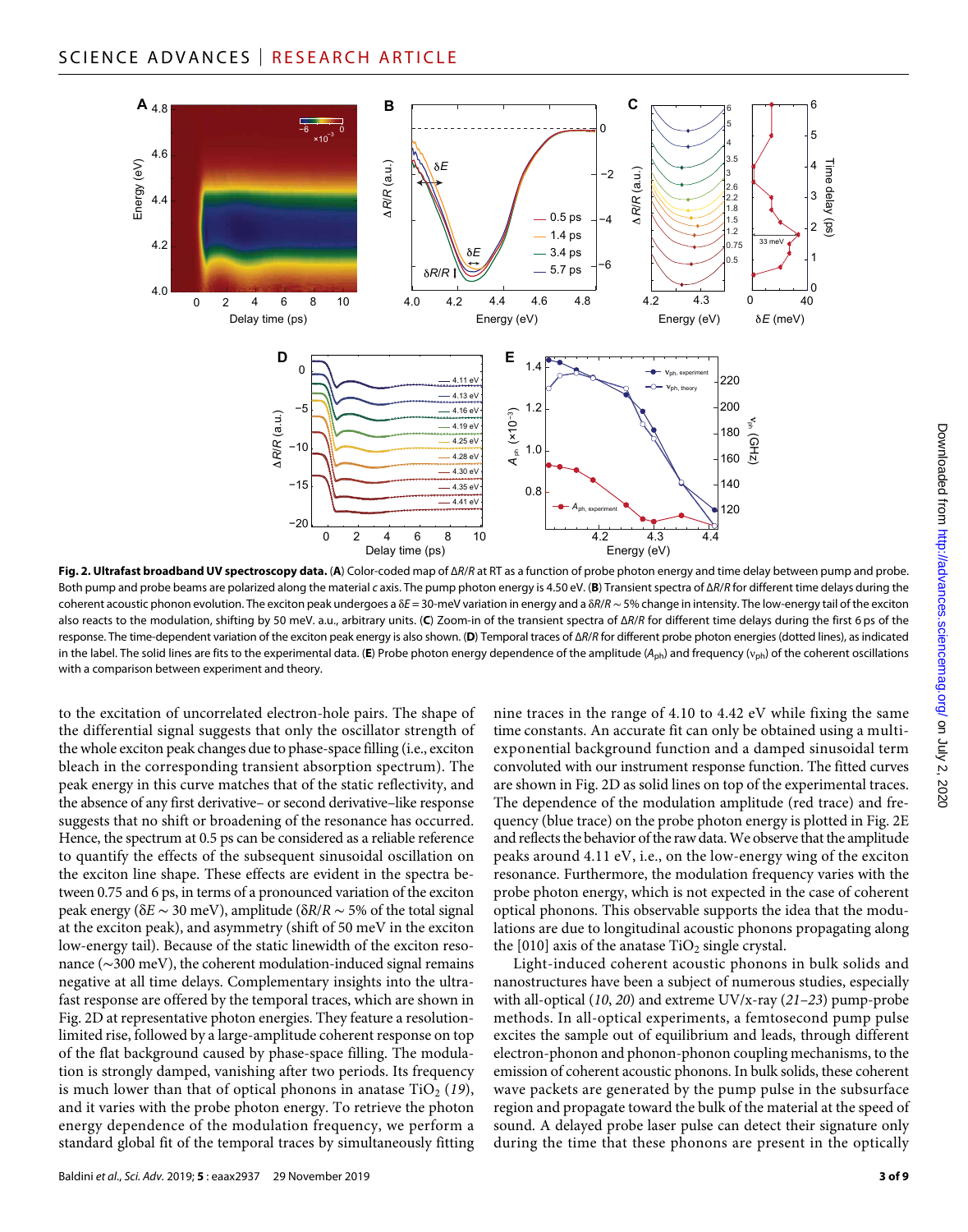accessible sample region (while propagating from the subsurface to the bulk). This, in turn, determines the apparent damping of the coherent oscillations in the temporal traces.

So far, in all-optical pump-probe experiments, coherent acoustic phonon phenomena have been investigated with photon energy lying in the material's transparency region or in the proximity of its interband transitions (*10*). However, the interplay between the propagating acoustic modes and excitonic collective states in bulk solids is still unexplored. This framework holds promise especially in the case of materials with a strong exciton-phonon coupling, as the coherent strain field can lead to marked effects on the exciton bound states. Consistent with this idea, we note that the modulation depth of the exciton oscillator strength provided by the coherent acoustic phonons in bulk anatase  $TiO<sub>2</sub>$  is among the largest ever experimentally observed. Comparable signals have only been reported in semiconductor nanostructures (*24*, *25*), where the electron-phonon coupling is strongly enhanced by quantum confinement. We also underline that the detected exciton shift is the highest ever reached in solid materials under the influence of a time-dependent perturbation, as summarized in Table 1. Although this exciton peak shift is one order of magnitude smaller than the linewidth of the resonance, it translates into a selective change in the exciton  $E_B$  while leaving the lifetime (which controls the linewidth of the spectral feature) almost intact. In the past, comparable or larger RT exciton shifts have been found only in low-dimensional semiconductors under the application of static stimuli, such as electric fields (*26*, *27*) and uniaxial strains of a few percent (*28*, *29*). This marked modulation of the exciton line shape cannot be solely related to the high carrier density photoexcited in the material (~10<sup>20</sup> cm<sup>-3</sup>), because other highly excited bulk insulators hosting strongly bound excitons do not even display coherent acoustic phonon phenomena at similar excitation densities (*30*). In contrast, the observed dynamical renormalization of the RT excitonic properties in bulk anatase  $TiO<sub>2</sub>$ is a consequence of the strong exciton-acoustic phonon coupling in this material, which calls for a complete theoretical description.

To this aim, in the following, we reveal the details of this bosonboson interaction by means of many-body perturbation theory. Such an advanced ab initio treatment of the exciton-acoustic phonon coupling in bulk solids has never been explored before, as previous computational works analyzed this fundamental interaction only at a standard density functional theory (DFT) level (*31*). The present analysis shows that the deformation potential (DP) coupling lies at the origin of the observed effects in anatase  $TiO<sub>2</sub>$ . First, we underline that the observed coherent acoustic phonons cannot be generated via an electro-acoustic effect, as anatase  $TiO<sub>2</sub>$  is not a piezoelectric

material. Moreover, we can also rule out the involvement of a surface polarization (due to an inhomogeneous distribution of oxygen vacancies at the material surface) in the generation of the coherent strain pulse. The screening of a built-in surface field upon photoexcitation would lead to the narrowing of the exciton line shape over time (*32*), which is not observed in our case.

As a second step, we evaluate the efficiency of the DP coupling by providing a quantitative description of the coherent acoustic phonon transient reflectivity signal (*R*/*R*). As well known from the literature, if the probe photon energy lies within the bandgap of an insulator, the detection mechanism can be interpreted in terms of the conventional Brillouin scattering process (*33*), in which only the real part of the material's refractive index is modulated and the phonon frequency linearly depends on the probe light wave vector **k** inside the material ( $v_{ph} = \mathbf{k} v/2\pi$ , where *v* is the sound velocity). In contrast, when the material is opaque to the probe photon energy (like in our experiments), a more general expression has to be considered for the detection process, which includes the contribution of imaginary parts of both the refractive index and the photoelastic coefficient. This is accounted for by the general perturbative approach developed by Thomsen *et al.* (*34*), in which the strain-induced change in reflectivity reads

$$
\frac{\delta R}{R} = 2\Re\left\{\frac{4i\mathbf{k}_0\tilde{n}}{1-\tilde{n}^2} \frac{d\tilde{n}}{d\eta} \int_0^\infty \eta(z,t) e^{2i\mathbf{k}_0\tilde{n}z} dz\right\}
$$
(1)

where  $\mathfrak R$  denotes the real part,  $z$  = 0 defines the crystal surface,  $\mathbf{k}_0$ is the probe light wave vector in vacuum, and  $\tilde{n} = n_1 + i n_2$  is the complex refractive index. This expression is governed by the timedependent spatial overlap integral between the longitudinal coherent strain field,  $\eta(z, t)$ , and the electric field of the backscattered probe light. The exciton-phonon coupling strength is embodied by the complex photoelastic coefficient  $d\tilde{n}/d\eta$ , which is linked to the DP matrix element. In the linear regime of photoelasticity (i.e., for a small strain of the order of  $10^{-5}/10^{-4}$ ), this quantity is assumed to be independent of the strain, thus leading to an opposite but equivalent shift in magnitude of the material optical spectrum under the application of compressive or tensile stress. To evaluate Eq. 1, the photoelastic coefficient is needed. Because the photoelastic coefficient in the near-to-mid UV is not known, we rely on state-of-the-art band structure calculations. Although the description of the optical response becomes challenging in the presence of strong excitonic correlations, in (*7*, *35*), we showed that many-body perturbation theory provides a very accurate model of the electronic and optical properties of  $TiO<sub>2</sub>$  single crystals. Here, we extend this approach to the case of strained anatase  $TiO<sub>2</sub>$  and extract the fundamental

| Table 1. Exciton shifts in different materials under distinct time-dependent perturbations. |                       |                     |              |                      |                       |
|---------------------------------------------------------------------------------------------|-----------------------|---------------------|--------------|----------------------|-----------------------|
|                                                                                             | <b>Dimensionality</b> |                     | i emperature | <b>Fxciton shift</b> |                       |
| $Zn_{1-x}Cd_{x}Se$                                                                          | uantum wells          | Pulsed light field  | 10 K         | 4 mey                |                       |
| WS <sub>2</sub> , WSe <sub>2</sub>                                                          | Monolaver             | Pulsed light field  | 295 K        | $10-18$ meV          | (38. 39)              |
| CH3NH3PbI3                                                                                  |                       | Pulsed light field  |              | 0 meV                |                       |
| s/AlGaAs                                                                                    | Heterostructure       | Pulsed strain field | ∣.8 K        | meV                  |                       |
| ZnSe/ZnMgSSe                                                                                | Ouantum wells         | Pulsed strain field | ∣.8 K        | 10 meV               |                       |
| مكان                                                                                        | )uantum dots          | Pulsed strain field |              | <1 meV               |                       |
| tase TiO5<br>Ana                                                                            |                       |                     |              | 30-50 mel            | his work <sup>.</sup> |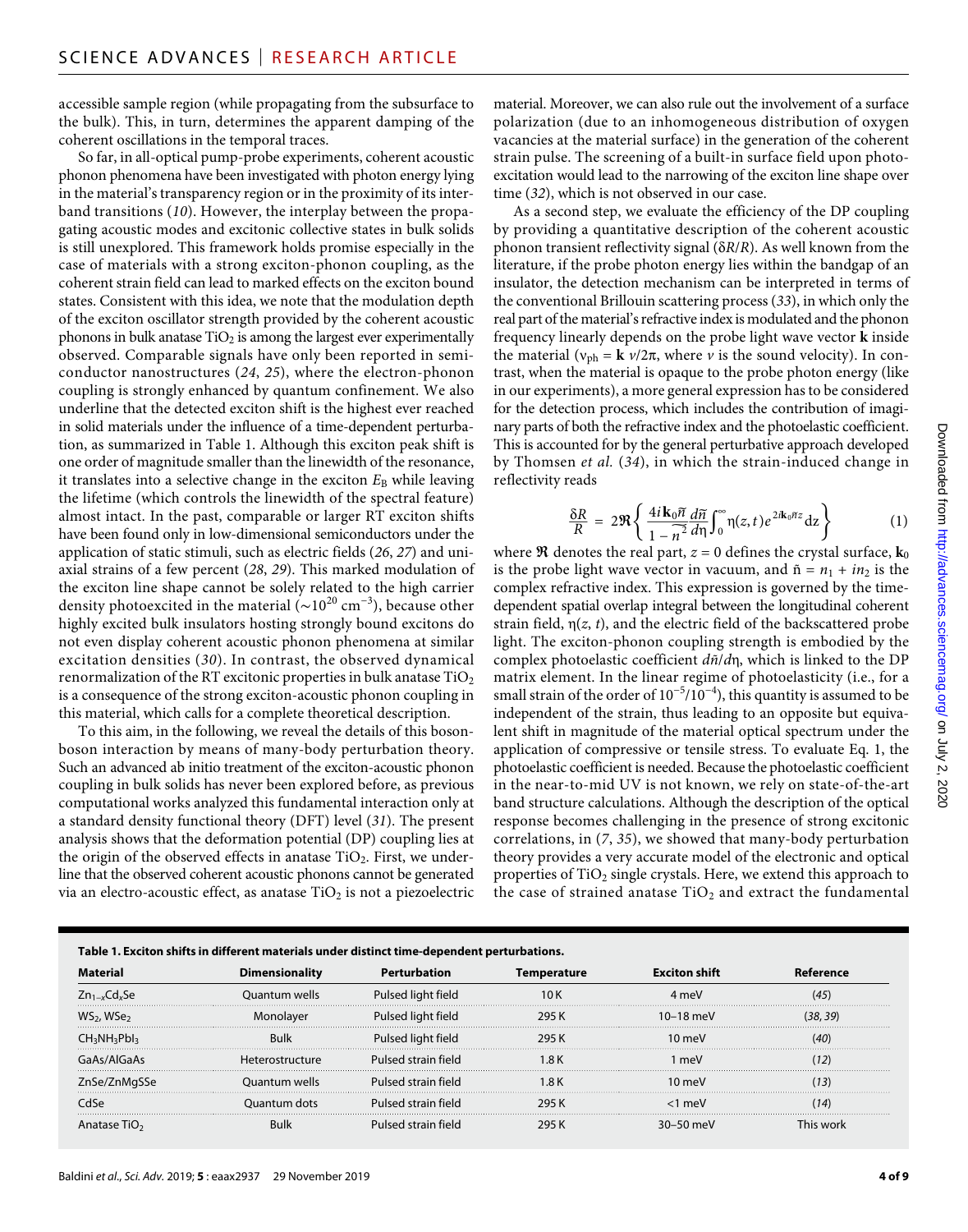electron-phonon matrix elements that are relevant for both the generation [photoinduced strain  $\eta(z, t)$ ] and the detection (photoelastic coefficient *dñ*/*d*) mechanisms. More details about the theoretical methods are given in Materials and Methods.

We calculate the single-particle excitation spectrum of the material at the GW level while applying a 0.2% deformation of the unit cell along the [010] axis. This deformation is artificially introduced to mimic the photoinduced strain propagating in the crystal under our experimental conditions and to study its effects on the single-particle electronic structure. In a second step, we compute the optical spectrum in the presence of many-body electron-hole correlations by solving the Bethe-Salpeter equation (BSE) and studying how the excitons are renormalized by the macroscopic strain field. We remark that our theoretical analysis is performed in the case of a pristine  $TiO<sub>2</sub>$  crystal, taking into account only direct optical transitions and neglecting the additional screening induced by free carriers and the presence of indirect (phonon- or impurity-assisted) transitions. Although the latter effects are not expected to modify our conclusions [as discussed in (*7*)], they could be responsible for some of the remaining discrepancies between theory and experiment. The GW approach allows us to refine the values of the DPs obtained by standard DFT (*36*). Our estimate of the DPs experienced by the lowest states in the valence  $(d_h)$  and conduction band  $(d_e)$  yields  $d_h = -0.066 \text{ eV/GPa}$ and  $d_e$  = −0.096 eV/GPa. The negative sign of the DPs suggests that the photoinduced stress is compressive in nature. This allows us to evaluate the efficiency of the DP mechanism in comparison to the other dominant generation process in nonmagnetic and nonpiezoelectric materials, which is the thermoelastic mechanism (phonon pressure). From our analysis (see section S2), we conclude that the DP mechanism provides a contribution ∼30 times larger than that of thermoelasticity.

Thereafter, we compute the dielectric function and the reflectivity in the case of the unstrained unit cell and in the presence of a tensile/ compressive strain along the [010] axis (fig. S3 and Fig. 3, A and B). We find that the exciton peak strongly reacts to the strain field, undergoing a marked renormalization of its energy and a pronounced modulation of its intensity. The peak energy shift ( $\delta E = 30$  meV) and intensity change ( $\delta R/R = 3.5\%$ ) in the reflectivity show an excellent match with the experimental data. Moreover, the observed strain dependence of the exciton peak suggests that the photoelastic coefficients *dn*<sub>1</sub>/*d*η and *dn*<sub>2</sub>/*d*η are not symmetric upon application of compressive or tensile strain (see fig. S4). Specifically, in the presence of a tensile strain, the exciton peak undergoes a larger shift to the red; in contrast, upon the application of a compressive strain, the exciton displays higher resistance to blue shift. This aspect indicates that the  $c$ -axis exciton in anatase  $TiO<sub>2</sub>$  undergoes an anomalous renormalization due to the nonlinearity of the photoelastic coefficients. So far, most of the nonlinearities in ultrafast acoustics come from nonlinear acoustic properties illustrated by the observations of solitons (*13*) or shock waves (*37*). In contrast, our data suggest that under the present experimental conditions, the system is driven into a nonperturbative regime because the photoinduced strain is large and the damped sinusoidal acoustic signal predicted by the Thomsen model may be distorted. The new physics that is highlighted here is that of nonlinear exciton-acoustic phonon coupling phenomena in strongly interacting semiconductors, which is still a rather unexplored territory in condensed matter research.

To simplify the modeling of our data within the perturbative regime, we calculate the photoelastic coefficients using the central finite differences method (Fig. 3C). Large values are found in the vicinity of the exciton resonance, indicating that the electron–phonon coupling is effective only in this photon energy range. Last, we evaluate Eq. 1 using the parameters computed above. We consider that the photoinduced DP stress is produced within the skin depth of the pump field ( $\xi = \lambda/4\pi n_2 \sim 12$  nm). Because the crystal is semi-infinite, the resulting photoinduced strain pulse is assumed to be bipolar, with  $\eta(z, t) = -\eta_0 \operatorname{sign}(z - vt)e^{-|z - vt|/\xi}$ . This assumption is reasonable, as during the time range over which the phenomena are observed (0 to 10 ps), the acoustic pulse cannot develop an N-wave or form acoustic solitons. On the basis of the computed DPs and elastic properties (a bulk modulus  $B = 181$  GPa), the photoinduced strain along the [010] direction is  $\eta_0 = (d_e + d_h)BN/\rho_0 v^2 \sim 10^{-3} (\rho_0 \text{ is the mass density}).$ The final calculation is performed with the computed photoelastic coefficients of Fig. 3C, whereas the conventional approach of ultrafast acoustics (which makes use of the steady-state linear optical data) provides a poor agreement in the presence of such a high value of photoinduced strain (see section S3). We underline that these photoelastic coefficients reach values that are two orders of magnitude larger than those of GaAs and are thus responsible for the giant modulation depth of the exciton oscillator strength (see section S3). Our refined model yields damped sinusoidal functions that are shown in Fig. 3D and compared with the experimental traces. We observe that the coherent response is well reproduced and the calculated frequencies ( $v_{ph,th}$ ; Fig. 2E) are in excellent agreement with the experimental ones. Small deviations in the modulation amplitude (by a factor of  $0.6 \div 1.2$ ) and damping are caused by the distortion that the signal undergoes beyond the perturbative regime. Some of the traces were multiplied by −1 to match the experimental curves, implying that our model does not reproduce the phase of the modulation over the whole probed range. The phase depends on the ratio between the real and imaginary part of the photoelastic coefficient, which are calculated here with the method of the central differences to mimic the perturbative regime of the Thomsen model. Thus, the disagreement between the phase observed in our experimental data and the one predicted by the Thomsen model shows the limit of our approach at this stage. Considering the above limiting points, the overall agreement between our data and the model is very good, and the ab initio calculations provide relevant values of physical parameters to successfully reproduce the amplitude of the transient reflectivity signal. We underline that the optical spectra calculated with the random phase approximation on top of the GW results do not provide realistic signals (*7*), leading to much smaller photoelastic coefficients than the experimental ones (see section S4). This highlights the importance of solving the BSE to address the impact of the lattice motion on the excitonic states, a hitherto unexplored treatment, which opens new perspectives for the accurate prediction and design of tailored exciton-phonon coupling schemes. Future extensions of the Thomsen model to the nonperturbative regime and in the presence of exciton nonlinearities will reveal the complex structure of the electron-phonon coupling in strongly interacting materials such as anatase  $TiO<sub>2</sub>$ .

## **DISCUSSION**

In this work, the combination of state-of-the-art ultrafast broadband UV spectroscopy and many-body perturbation theory calculations has allowed us to elucidate the details of the coupling between excitons and coherent acoustic phonons in the technologically relevant anatase  $TiO<sub>2</sub>$ . Efficient generation and detection of coherent acoustic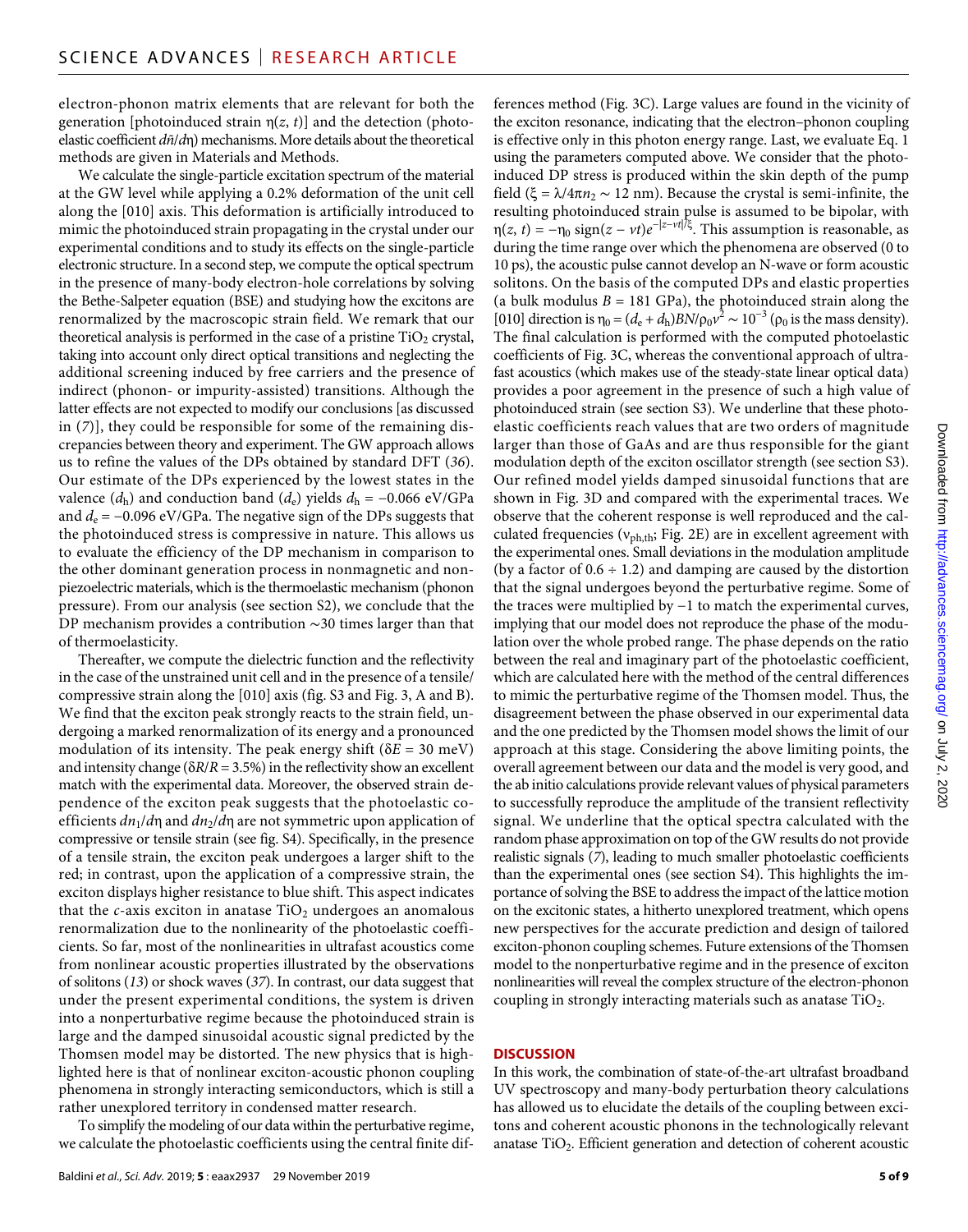

**Fig. 3. Many-body perturbation theory calculations and simulated acoustic response.** (**A**) Calculated imaginary part of the dielectric function in the BSE-GW scheme for the equilibrium unit cell (blue curve) and in the presence of a 0.2% tensile (red curve) and compressive (green curve) strain. (**B**) Calculated reflectivity in the BSE-GW scheme for the equilibrium unit cell (blue curve) and in the presence of tensile (red curve) and compressive (green curve) strain. (**C**) Calculated real (blue curve) and imaginary (red curve) parts of the photoelastic coefficient. (**D**) Simulated transient acoustic response at different probe photon energies (solid lines), as indicated in the labels. The dotted lines are the experimental data.

phonons in the range of 100 to 200 GHz are observed at RT in the vicinity of an exciton resonance. During the time in which the two collective excitations interact, the coherent strain pulse affects the relevant exciton properties. The duration of this interaction is determined by the spatial extension of the coherent acoustic phonon pulse. In  $TiO<sub>2</sub>$ , the spatial localization of the coherent strain (which propagates at a speed of 9100 m/s) is determined by the optical penetration depth of the deep-UV pump (~15 nm). Because the coherent acoustic phonons that are emitted in the near surface area are reflected at the free surface (to ensure the mechanical boundary condition of zero stress at a free surface), the total spatial extension of the acoustic field is then twice this value, i.e., 30 nm. As a consequence, the interaction time between acoustic phonons and excitons can be estimated around 4 ps in the current experiment. The main result of this interaction is the exceptional exciton band tuning of 30 to 50 meV with a moderate strain value.

This finding recovers a peculiar importance when compared to the coherent manipulation of excitons via the light field itself within the framework of the optical Stark effect, which so far has produced RT exciton shifts over the visible range of 10 to 20 meV in transition metal dichalcogenides (*38*, *39*) and 2 meV in hybrid perovskites (*40*).

Thus, our observation opens intriguing perspectives for near-tomid UV acousto-optics and acousto-excitonics, in which the additional electronic contribution to the exciton renormalization can be suppressed by engineering a source of coherent acoustic phonons (such as a metallic film) on top of an anatase  $TiO<sub>2</sub>$  crystal. Our study demonstrates a method that can be easily extended to other classes of bulk insulators with bound excitons and a relatively strong electronphonon coupling. In the case of bulk band semiconductors, a prototypical example is offered by the perovskite titanates  $[E_B = 220 \text{ meV}]$ in SrTiO<sub>3</sub> (6)], which are characterized by very anharmonic lattice potentials. Another avenue that can be explored is the lattice-mediated coherent control of excitons living in a correlated electronic environment, i.e., in bulk Mott-Hubbard and charge-transfer insulators (e.g., NiO). Besides being governed by strong electronic correlations, this class of solids is well known to have a prominent coupling between the electronic degrees of freedom and a variety of bosonic collective modes (e.g., phonons, magnons, and orbitons). Thus, the control of Mott-Hubbard excitons with coherent strain pulses appears as a promising frontier in condensed matter physics and could lead to the periodic modulation of other fundamental interactions, such as the on-site Coulomb and exchange coupling. Last, the use of coherent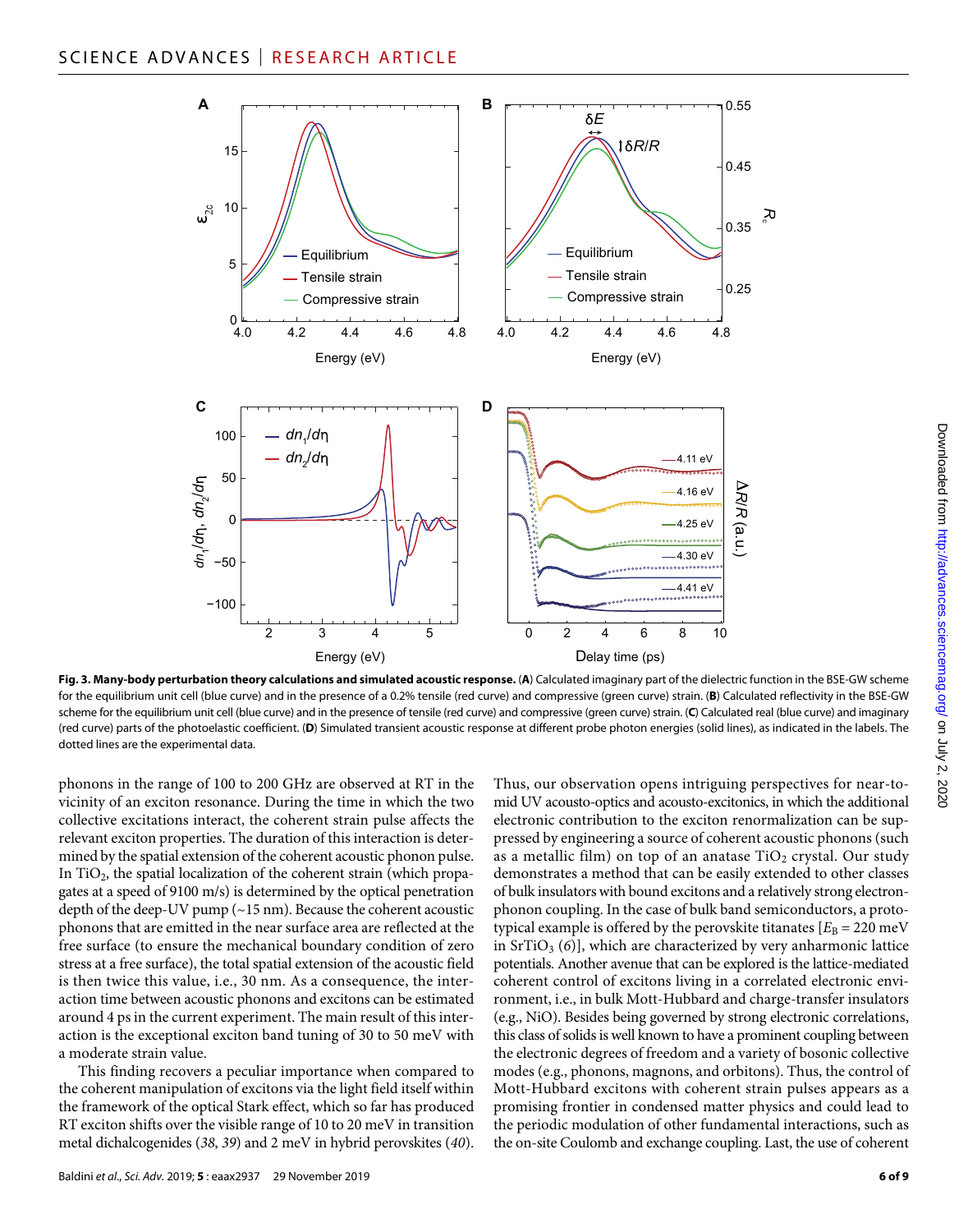acoustic phonons is expected to cause marked changes in the properties of two-dimensional excitons hosted by monolayer semiconductors, such as transition metal dichalcogenides (e.g.,  $MoS<sub>2</sub>$  and  $WS<sub>2</sub>$ ) (4) or trihalides (e.g., CrI3) (*41*). For these reasons and in analogy to the growing field of active plasmonics (*42*), we believe that active excitonics, in which the excitonic transport can be selectively modulated at high speeds by tailored opto-acoustic stimuli, offers new perspectives for the development of novel devices.

#### **MATERIALS AND METHODS**

#### **Single-crystal growth and characterization**

High-quality single crystals of anatase  $TiO<sub>2</sub>$  were produced by a chemical transport method from anatase powder and NH4Cl as transport agent, similar to the procedure described in (*7*). In detail, 0.5 g of high-purity anatase powder was sealed in a 3-mm-thick, 2-cm-large, and 20-cm-long quartz ampoule together with 150 mg of NH4Cl, previously dried at 60°C under dynamic vacuum for one night, and 400 mbar of electronic grade HCl. The ampoules were placed in a horizontal tubular two-zone furnace and heated very slowly to 740°C at the source and to 610°C at the deposition zone. After 2 weeks, millimeter-sized crystals with a bipyramidal shape were collected and cut into rectangular bars (typically  $0.8$  mm  $\times$   $0.6$  mm  $\times$ 0.15 mm). The doping level was determined via angle-resolved photoemission spectroscopy or transport measurements to be  $n = 2 \times$  $10^{19}$  cm<sup>-3</sup>.

## **Ultrafast broadband near-to-mid UV spectroscopy**

The ultrafast optical experiments were performed using a novel setup of tunable near-to-mid UV pump and broadband UV probe, described in detail in (*7*). A 20-kHz Ti:sapphire regenerative amplifier (KMLabs, Halcyon + Wyvern 500), providing pulses at 1.55 eV, with 0.6-mJ energy and around 50-fs duration, pumped a noncollinear optical parametric amplifier (NOPA) (TOPAS-white, Light Conversion) to generate sub–90 fs visible pulses (range, 1.77 to 2.30 eV). The typical output energy per pulse was  $13 \mu$ J. Around  $60\%$  of the output of the NOPA was used to generate the narrowband pump pulses. The visible beam, after passing through a chopper, operating at 10 kHz and phase-locked to the laser system, was focused onto a  $2$ -mm-thick  $\beta$ -barium borate crystal for nonlinear frequency doubling. The pump photon energy was controlled by the rotation of the crystal around the ordinary axis and could be tuned in a spectral range up to ∼0.9 eV (∼60 nm) wide. For our purpose, the pump photon energy was set at 4.50 eV to selectively perturb the spectral region above the *c*-axis excitonic peak of anatase TiO<sub>2</sub>. The typical pump bandwidth was 0.02 eV (1.5 nm), and the maximum excitation energy was about 120 nJ. The pump power was recorded on a shot-to-shot basis by a calibrated photodiode for each pump photon energy, allowing the normalization of the data for the pump power. The remaining NOPA output was used to generate the broadband UV probe pulses with ∼1.3-eV (∼100 nm) bandwidth through an achromatic doubling scheme.

To study the anatase  $TiO<sub>2</sub>$  single crystals, the setup was used in the reflection geometry. The specimens were mounted on a rotating sample holder to explore the transient reflectivity (∆*R*/*R*) along the desired crystalline axis. Pump and probe pulses, which have the same polarization, were focused onto the sample, where they were spatially and temporally overlapped. The typical spot size of the pump and the probe were 100 and 40 µm full width at half maximum,

respectively, resulting in a homogeneous illumination of the probed region. The portion of the probe beam reflected by the surface of the crystal was detected, and the time evolution of the difference in the UV probe reflection with and without the pump pulse was reconstructed. After the sample, the reflected probe was focused in a multimode optical fiber (100  $\mu$ m), coupled to the entrance slit of a 0.25-m imaging spectrograph (Chromex 250is). The beam was dispersed by a holographic grating (150 g/mm) and imaged onto a multichannel detector consisting of a 512-pixel CMOS (complementary metal-oxide semiconductor) linear sensor (pixel size,  $12.5 \mu m \times$  $250 \mu m$ ; Hamamatsu S11105) with up to 50-MHz pixel readout, so the maximum readout rate per spectrum (almost 100 kHz) allowed us to perform shot-to-shot detection easily. All the experiments were performed at RT.

#### **Many-body perturbation theory calculations**

Many-body perturbation theory at the level of the GW and the BSE (*43*) was used to compute the band structure and the dielectric response of bulk anatase  $TiO<sub>2</sub>$ . The GW and BSE calculations were performed on top of eigenvalues and eigenfunctions obtained from DFT. We used the planewave pseudopotential implementation of DFT as provided by the package Quantum ESPRESSO. For the GW and BSE calculations, we used the BerkeleyGW package (*41*). The DFT calculations were performed using the generalized gradient approximation as in the Perdew-Burke-Ernzerhof (PBE) scheme for the exchange-correlation functional. The Ti norm-conserving pseudopotential was generated in the Rappe-Rabe-Kaxiras-Joannopoulos scheme, including semicore 3s and 3p states. While standard structural and electronic quantities are already converged in DFT with an energy cutoff of 90 Ry, the energy cutoff used here was raised to 160 Ry to properly include the high number of bands necessary to reach convergence for the many-body evaluated properties. Bulk anatase  $TiO<sub>2</sub>$  was modeled on a body-centered tetragonal lattice containing two Ti atoms and four O atoms (primitive cell) with lattice parameters (optimized at the PBE level)  $a = b = 3.79$  Å and  $c = 9.66$  Å. The experimental lattice constants at RT are  $a = b = 3.78$  Å and  $c =$ 9.51 Å. Scaling these parameters to zero temperature via a linear extrapolation of the temperature dependence of the lattice constant at high temperature, appearing in (44), yields  $a = b = 3.78$  Å and  $c = 9.49$  Å.

The ground-state electronic density is properly described with a coarse  $4 \times 4 \times 4$  *k*-point grid for sampling of the Brillouin zone. The GW quasiparticle corrections to the DFT eigenvalues were performed at the one-shot level of theory  $(G_0W_0)$ . For the computation of the polarizability and inverse dielectric matrices in BerkeleyGW, we used a total of 2474 conduction bands (CBs) and G-vectors with kinetic energies up to 46 Ry, whereas the self-energy operator was computed using 2472 unoccupied bands and a G-vector cutoff energy of 46 and 160 Ry for the screened and bare Coulomb matrices, respectively. The coarse  $4 \times 4 \times 4$  *k*-point grid sampling is sufficient for the description of the quasiparticle corrections, while a high number of bands are mandatory to get a proper description of screening effects and many-body corrections. The electronic band structure was finally obtained by interpolating GW corrections on top of a more refined DFT calculation with a  $16 \times 16 \times 16$  grid. The fully converged BSE results shown in the main text were obtained with BerkeleyGW. We used a shifted grid with up to  $16 \times 16 \times 16$  k-points (4096 irreducible *k*-points). The six lowest CBs and six topmost valence bands (VBs) were included to solve the excitonic Hamiltonian. Spin-polarized calculations were performed to highlight possible dark excitons due to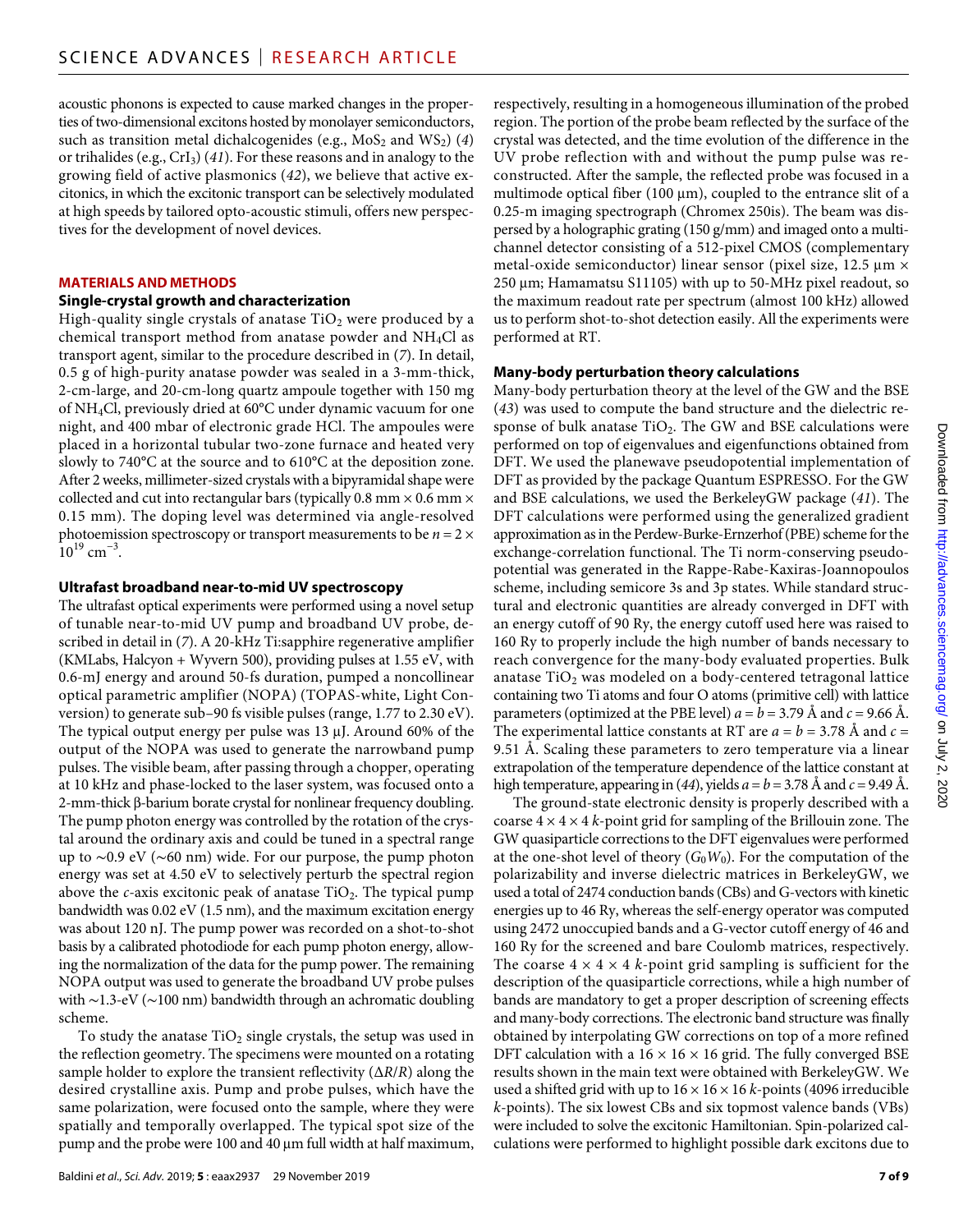triplet excitations, but no measurable differences with respect to the spin-restricted results were obtained. More details are provided in (*7*).

To estimate the role of the electron-acoustic phonon coupling in the electronic and optical properties of anatase  $TiO<sub>2</sub>$ , we performed frozen phonon  $DFT + GW + BSE$  calculations by applying a strain of 0.2% along the [010] crystallographic direction. The results of these calculations are shown in Fig. 3 (A to C).

## **SUPPLEMENTARY MATERIALS**

Supplementary material for this article is available at [http://advances.sciencemag.org/cgi/](http://advances.sciencemag.org/cgi/content/full/5/11/eaax2937/DC1) [content/full/5/11/eaax2937/DC1](http://advances.sciencemag.org/cgi/content/full/5/11/eaax2937/DC1)

Section S1. Global fit analysis

Section S2. Generation mechanism

Section S3. Phenomenological description of the observed exciton renormalization

Section S4. Perturbative model for coherent acoustic phonons

Section S5. Additional many-body perturbation theory calculations

Fig. S1. Traditional approach of ultrafast acoustics applied to anatase  $TiO<sub>2</sub>$ .

Fig. S2. Simulation of the transient acoustic signal.

Fig. S3. Many-body perturbation theory calculations on the strained unit cell.

Fig. S4. Calculation of the photoelastic coefficients.

Fig. S5. Comparison between the RPA-GW and BSE-GW results. References (*46*, *47*)

## **REFERENCES AND NOTES**

- 1. W. Brütting, *Introduction to the Physics of Organic Semiconductors* (Wiley Online Library, 2006).
- 2. H. Kunugita, T. Hashimoto, Y. Kiyota, Y. Udagawa, Y. Takeoka, Y. Nakamura, J. Sano, T. Matsushita, T. Kondo, T. Miyasaka, K. Ema, Excitonic feature in hybrid perovskite CH3NH3PbBr3 single crystals. *Chem. Lett.* **44**, 852–854 (2015).
- 3. L. M. Herz, Charge-carrier dynamics in organic-inorganic metal halide perovskites. *Annu. Rev. Phys. Chem.* **67**, 65–89 (2016).
- 4. J. R. Schaibley, H. Yu, G. Clark, P. Rivera, J. S. Ross, K. L. Seyler, W. Yao, X. Xu, Valleytronics in 2D materials. *Nat. Rev. Mater.* **1**, 16055 (2016).
- 5. C. Klingshirn, R. Hauschild, J. Fallert, H. Kalt, Room-temperature stimulated emission of ZnO: Alternatives to excitonic lasing. *Phys. Rev. B* **75**, 115203 (2007).
- 6. P. K. Gogoi, L. Sponza, D. Schmidt, T. C. Asmara, C. Diao, J. C. Lim, S. M. Poh, S. Kimura, P. E. Trevisanutto, V. Olevano, A. Rusydi, Anomalous excitons and screenings unveiling strong electronic correlations in SrTi<sub>1-x</sub>Nb<sub>x</sub>O<sub>3</sub> (0≤x≤0.005). *Phys. Rev. B* **92**, 035119 (2015).
- 7. E. Baldini, L. Chiodo, A. Dominguez, M. Palummo, S. Moser, M. Yazdi-Rizi, G. Auböck, B. P. P. Mallett, H. Berger, A. Magrez, C. Bernhard, M. Grioni, A. Rubio, M. Chergui, Strongly bound excitons in anatase TiO2 single crystals and nanoparticles. *Nat. Commun.* **8**, 13  $(2017)$
- 8. Y. Toyozawa, *Optical Processes in Solids* (Cambridge Univ. Press, 2003).
- 9. K. S. Song, R. T. Williams, *Self-Trapped Excitons* (Springer Science & Business Media, 2013).
- 10. P. Ruello, V. E. Gusev, Physical mechanisms of coherent acoustic phonons generation by ultrafast laser action. *Ultrasonics* **56**, 21–35 (2015).
- 11. A. Mann, E. Baldini, A. Tramontana, E. Pomjakushina, K. Conder, C. Arrell, F. Van Mourik, J. Lorenzana, F. Carbone, Probing the electron-phonon interaction in correlated systems with coherent lattice fluctuation spectroscopy. *Phys. Rev. B* **92**, 035147 (2015).
- 12. A. V. Akimov, A. V. Scherbakov, D. R. Yakovlev, C. T. Foxon, M. Bayer, Ultrafast band-gap shift induced by a strain pulse in semiconductor heterostructures. *Phys. Rev. Lett.* **97**, 037401 (2006).
- 13. A. V. Scherbakov, P. J. S. Van Capel, A. V. Akimov, J. I. Dijkhuis, D. R. Yakovlev, T. Berstermann, M. Bayer, Chirping of an optical transition by an ultrafast acoustic soliton train in a semiconductor quantum well. *Phys. Rev. Lett.* **99**, 057402 (2007).
- 14. D. M. Sagar, R. R. Cooney, S. L. Sewall, E. A. Dias, M. M. Barsan, I. S. Butler, P. Kambhampati, Size dependent, state-resolved studies of exciton-phonon couplings in strongly confined semiconductor quantum dots. *Phys. Rev. B* **77**, 235321 (2008).
- 15. E. Baldini, T. Palmieri, T. Rossi, M. Oppermann, E. Pomarico, G. Auböck, M. Chergui, Interfacial electron injection probed by a substrate-specific excitonic signature. *J. Am. Chem. Soc.* **139**, 11584–11589 (2017).
- 16. E. Baldini, T. Palmieri, E. Pomarico, G. Auböck, M. Chergui, Clocking the ultrafast electron cooling in anatase titanium dioxide nanoparticles. *ACS Photonics* **5**, 1241–1249 (2018).
- 17. S. Moser, L. Moreschini, J. Jacimovic, O. S. Barisic, H. Berger, A. Magrez, Y. J. Chang, K. S. Kim, A. Bostwick, E. Rotenberg, L. Forro, M. Grioni, Tunable polaronic conduction in anatase TiO2. *Phys. Rev. Lett.* **110**, 196403 (2013).
- 18. E. Baldini, T. Palmieri, A. Dominguez, P. Ruello, A. Rubio, M. Chergui, Phonon-driven selective modulation of exciton oscillator strengths in anatase  $TiO<sub>2</sub>$  nanoparticles. *Nano Lett.* **18**, 5007–5014 (2018).
- 19. K. Ishioka, H. Petek, Raman generation of coherent phonons of anatase and rutile  $TiO<sub>2</sub>$ photoexcited at fundamental absorption edges. *Phys. Rev. B* **86**, 205201 (2012).
- 20. J. A. Rogers, A. A. Maznev, M. J. Banet, K. A. Nelson, Optical generation and characterization of acoustic waves in thin films: Fundamentals and applications. *Annu. Rev. Mater. Sci.* **30**, 117–157 (2000).
- 21. C. Rose-Petruck, R. Jimenez, T. Guo, A. Cavalleri, C. W. Siders, F. Rksi, J. A. Squier, B. C. Walker, K. R. Wilson, C. P. J. Barty, Picosecond-milliångström lattice dynamics measured by ultrafast x-ray diffraction. *Nature* **398**, 310–312 (1999).
- 22. D. A. Reis, M. F. DeCamp, P. H. Bucksbaum, R. Clarke, E. Dufresne, M. Hertlein, R. Merlin, R. Falcone, H. Kapteyn, M. M. Murnane, J. Larsson, T. Missalla, J. S. Wark, Probing impulsive strain propagation with x-ray pulses. *Phys. Rev. Lett.* **86**, 3072–3075 (2001).
- 23. R. M. Karl Jr., G. F. Mancini, J. L. Knobloch, T. D. Frazer, J. N. Hernandez-Charpak, B. Abad, D. F. Gardner, E. R. Shanblatt, M. Tanksalvala, C. L. Porter, C. S. Bevis, D. E. Adams, H. C. Kapteyn, M. M. Murnane, Full-field imaging of thermal and acoustic dynamics in an individual nanostructure using tabletop high harmonic beams. *Sci. Adv.* **4**, eaau4295 (2018).
- 24. C.-K. Sun, J.-C. Liang, X.-Y. Yu, Coherent acoustic phonon oscillations in semiconductor multiple quantum wells with piezoelectric fields. *Phys. Rev. Lett.* **84**, 179–182 (2000).
- 25. A. Devos, F. Poinsotte, J. Groenen, O. Dehaese, N. Bertru, A. Ponchet, Strong generation of coherent acoustic phonons in semiconductor quantum dots. *Phys. Rev. Lett.* **98**, 207402 (2007).
- 26. D. A. B. Miller, D. S. Chemla, T. C. Damen, A. C. Gossard, W. Wiegmann, T. H. Wood, C. A. Burrus, Band-edge electroabsorption in quantum well structures: The quantumconfined Stark effect. *Phys. Rev. Lett.* **53**, 2173–2176 (1984).
- 27. Y.-H. Kuo, Y. K. Lee, Y. Ge, S. Ren, J. E. Roth, T. I. Kamins, D. A. B. Miller, J. S. Harris, Strong quantum-confined Stark effect in germanium quantum-well structures on silicon. *Nature* **437**, 1334–1336 (2005).
- 28. J. O. Island, A. Kuc, E. H. Diependaal, R. Bratschitsch, H. S. van der Zant, T. Heine, A. Castellanos-Gomez, Precise and reversible band gap tuning in single-layer MoSe<sub>2</sub> by uniaxial strain. *Nanoscale* **8**, 2589–2593 (2016).
- 29. O. B. Aslan, M. Deng, T. F. Heinz, Strain tuning of excitons in monolayer WSe<sub>2</sub>. *Phys. Rev. B* **98**, 115308 (2018).
- 30. S. Richter, O. Herrfurth, S. Espinoza, M. Rebarz, M. Kloz, J. A. Leveillee, A. Schleife, S. Zollner, M. Grundmann, J. Andreasson, R. Schmidt-Grund, Ultrafast dynamics of hot charge carriers in an oxide semiconductor probed by femtosecond spectroscopic ellipsometry. arXiv[:1902.05832](https://arxiv.org/abs/1902.05832) [cond-mat.mtrl-sci] (15 February 2019).
- 31. D. Rossi, L. E. Camacho-Forero, G. Ramos-Sánchez, J. H. Han, J. Cheon, P. Balbuena, D. H. Son, Anisotropic electron-phonon coupling in colloidal layered  $TiS<sub>2</sub>$  nanodiscs observed via coherent acoustic phonons. *J. Phys. Chem. C* **119**, 7436–7442 (2015).
- 32. A. N. Cartwright, D. S. McCallum, T. F. Boggess, A. L. Smirl, T. S. Moise, L. J. Guido, R. C. Barker, B. S. Wherrett, Magnitude, origin, and evolution of piezoelectric optical nonlinearities in strained [111] B InGaAs/GaAs quantum wells. *J. Appl. Phys.* **73**, 7767–7774 (1993).
- 33. L. Brillouin, Diffusion de la lumière et des rayons x par un corps transparent homogène. Influence de l'agitation thermique. *Ann. Phys.* **17**, 88–122 (1922).
- 34. C. Thomsen, H. T. Grahn, H. J. Maris, J. Tauc, Surface generation and detection of phonons by picosecond light pulses. *Phys. Rev. B* **34**, 4129–4138 (1986).
- 35. E. Baldini, A. Dominguez, L. Chiodo, E. Sheveleva, M. Yazdi-Rizi, C. Bernhard, A. Rubio, M. Chergui, Anomalous anisotropic exciton temperature dependence in rutile TiO<sub>2</sub>. *Phys. Rev. B* **96**, 041204 (2017).
- 36. W.-J. Yin, S. Chen, J.-H. Yang, X.-G. Gong, Y. Yan, S.-H. Wei, Effective band gap narrowing of anatase TiO2 by strain along a soft crystal direction. *Appl. Phys. Lett.* **96**, 221901 (2010).
- 37. A. Bojahr, M. Herzog, D. Schick, I. Vrejoiu, M. Bargheer, Calibrated real-time detection of nonlinearly propagating strain waves. *Phys. Rev. B* **86**, 144306 (2012).
- 38. J. Kim, X. Hong, C. Jin, S.-F. Shi, C.-Y. S. Chang, M.-H. Chiu, L.-J. Li, F. Wang, Ultrafast generation of pseudo-magnetic field for valley excitons in WSe<sub>2</sub> monolayers. *Science* 346, 1205–1208 (2014).
- 39. E. J. Sie, J. W. McIver, Y. H. Lee, L. Fu, J. Kong, N. Gedik, Valley-selective optical Stark effect in monolayer WS<sub>2</sub>. *Nat. Mater.* **14**, 290–294 (2015).
- 40. Y. Yang, M. Yang, K. Zhu, J. C. Johnson, J. J. Berry, J. VanDe Lagemaat, M. C. Beard, Large polarization-dependent exciton optical Stark effect in lead iodide perovskites. *Nat. Commun.* **7**, 12613 (2016).
- 41. M. Wu, Z. Li, T. Cao, S. Louie, Physical origin of giant excitonic and magneto-optical responses in two-dimensional ferromagnetic insulators. *Nat. Commun.* **10**, 2371 (2019).
- 42. K. F. MacDonald, Z. L. Sámson, M. I. Stockman, N. I. Zheludev, Ultrafast active plasmonics. *Nat. Photonics* **3**, 55–58 (2009).
- 43. J. Deslippe, G. Samsonidze, D. A. Strubbe, M. Jain, M. L. Cohen, S. G. Louie, BerkeleyGW: A massively parallel computer package for the calculation of the quasiparticle and optical properties of materials and nanostructures. *Comput. Phys. Commun.* **183**, 1269–1289 (2012).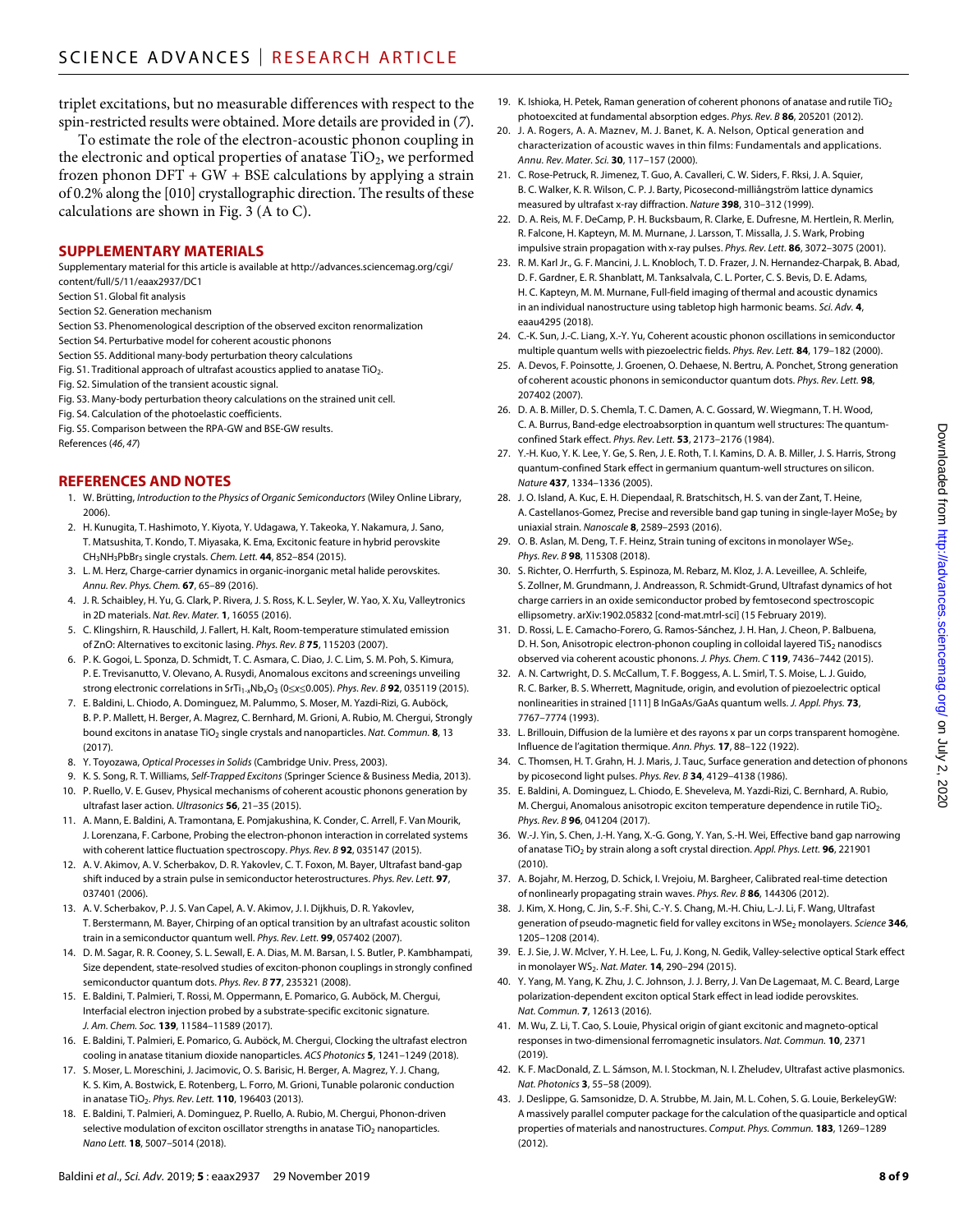- 44. K. V. K. Rao, S. V. N. Naidu, L. Iyengar, Thermal expansion of rutile and anatase. *J. Am. Ceram. Soc.* **53**, 124–126 (1970).
- 45. J. A. Gupta, R. Knobel, N. Samarth, D. D. Awschalom, Ultrafast manipulation of electron spin coherence. *Science* **292**, 2458–2461 (2001).
- 46. O. B. Wright, B. Perrin, O. Matsuda, V. E. Gusev, Ultrafast carrier diffusion in gallium arsenide probed with picosecond acoustic pulses. *Phys. Rev. B* **64**, 081202 (2001).
- 47. E. Shojaee, M. R. Mohammadizadeh, First-principles elastic and thermal properties of TiO2: A phonon approach. *J. Phys. Condens. Matter* **22**, 015401 (2010).

**Acknowledgments:** We thank M. Grioni and S. Moser for providing the sample used for this study and L. Chiodo, M. Palummo, and C. Bernhard for valuable discussions. **Funding:** We acknowledge support by the Swiss NSF via the NCCR:MUST and R'EQUIP and by the European Research Council Advanced Grant DYNAMOX. This project has received funding from the European Union's Horizon 2020 research and innovation program under Marie Sklodowska-Curie grant agreement no. 753874. **Author contributions:** E.B. performed the experiments.

A.D. and A.R. performed the theoretical calculations. E.B., T.P., and O.C. analyzed the experimental data. E.B. and P.R. contributed to the data interpretation. E.B., P.R., and M.C. wrote the final manuscript. All authors participated in the final version of the article. E.B. and M.C. conceived the study. **Competing interests:** The authors declare that they have no competing interests. **Data and materials availability:** All data needed to evaluate the conclusions in the paper are present in the paper and/or the Supplementary Materials. Additional data related to this paper may be requested from the authors.

Submitted 19 March 2019 Accepted 8 October 2019 Published 29 November 2019 10.1126/sciadv.aax2937

**Citation:** E. Baldini, A. Dominguez, T. Palmieri, O. Cannelli, A. Rubio, P. Ruello, M. Chergui, Exciton control in a room temperature bulk semiconductor with coherent strain pulses. *Sci. Adv.* **5**, eaax2937 (2019).